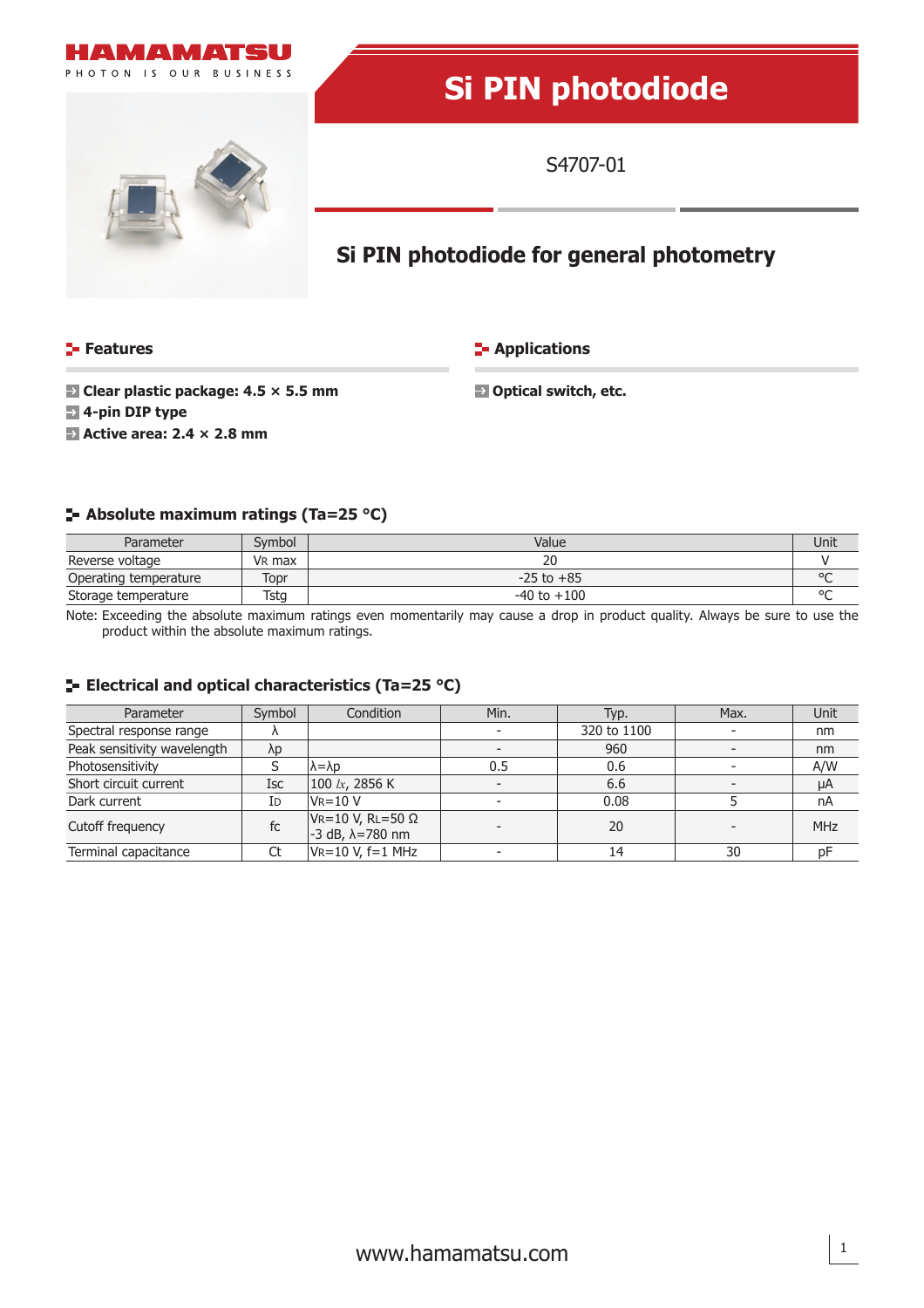### **Spectral response**



**E-** Dark current vs. reverse voltage



#### **Terminal capacitance vs. reverse voltage**



KPINB0300EB